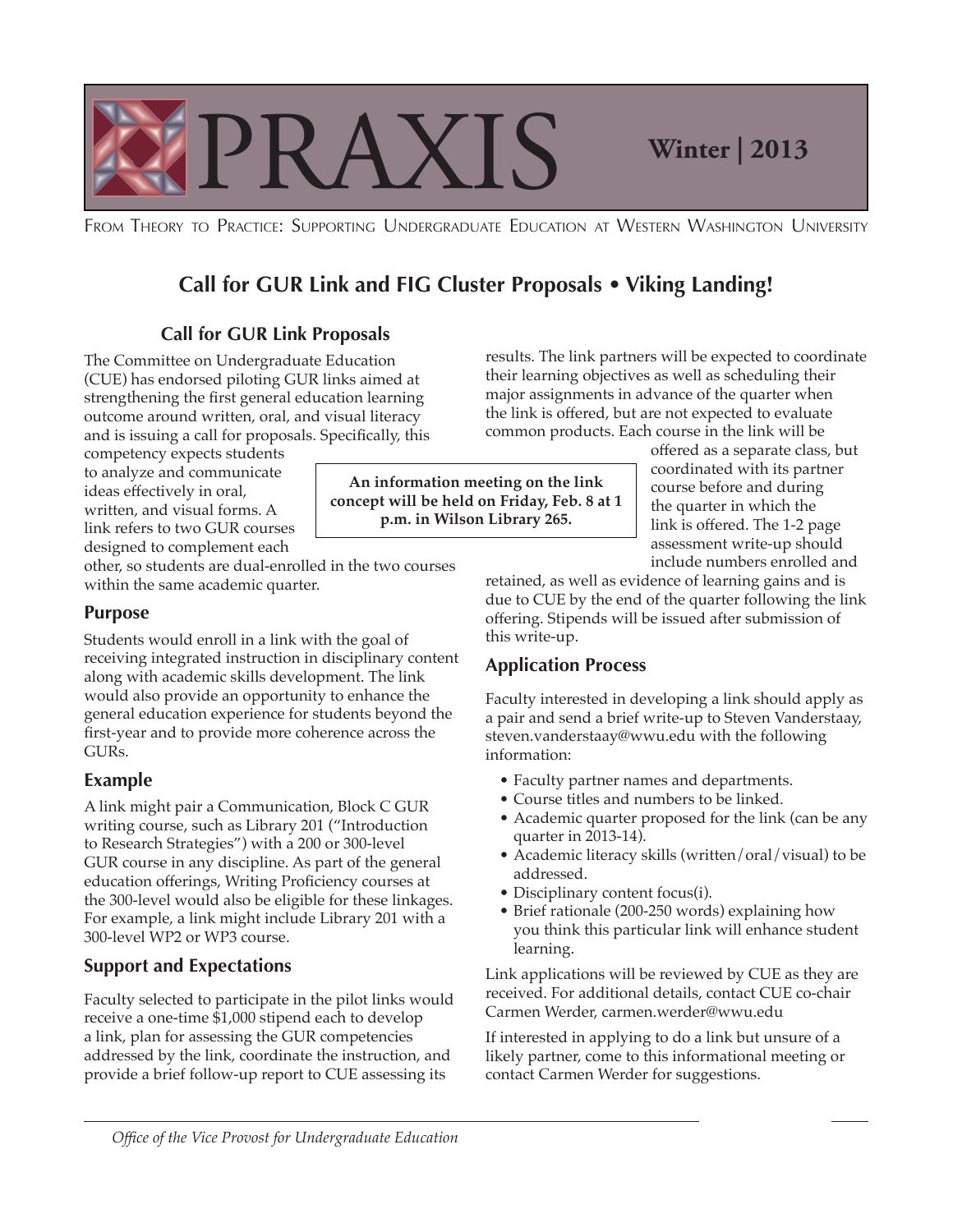



# **Faculty and Departments Invited to Propose New FIG Clusters for Fall 2013.**

FIG clusters link three courses—two GURs and an integrative 2-credit seminar—that freshmen take as a fall cohort. As part of the evolution of the program, departments can now propose clusters of their own.

**Example:** The Department of Journalism designed a FIG, "The Business of Journalism," that linked their "Introduction to Mass Media" course to an Economics 101 course and a 2-credit FIG seminar on the role and influence of advertising, and money in general, in journalism. Journalism designed the seminar curricula and selected the instructor, whose salary was paid by the FIG program.

The VPUE is willing to consider other iterations of the cluster idea, such as a link between one GUR and a seminar, as long as the first-year mission is served. The VPUE is especially interested in clusters that serve "real" interest groups, such as freshmen interested in medicine, law enforcement, climate science, public service, robotics, international relations, etc.

#### **HOW THE PROGRAM WORKS**

Participating departments withhold 25 seats in GURs linked to a FIG. The VPUE advertises the clusters to enrolled freshmen via mailings and Summerstart presentations. Freshmen simultaneously register for all courses in the FIG cluster through an electronic earlyregistration process.

FIG GUR faculty visit the seminar twice, share their syllabus with the seminar instructor, and coordinate with the seminar instructor regarding curricula. FIG seminars include academic content pertinent to the cluster theme and require a concluding paper, project or presentation. Department Chairs may select the seminar instructor. GUR faculty receive an honorarium of \$750-\$1,000 for their participation. NTT and TT faculty may participate.